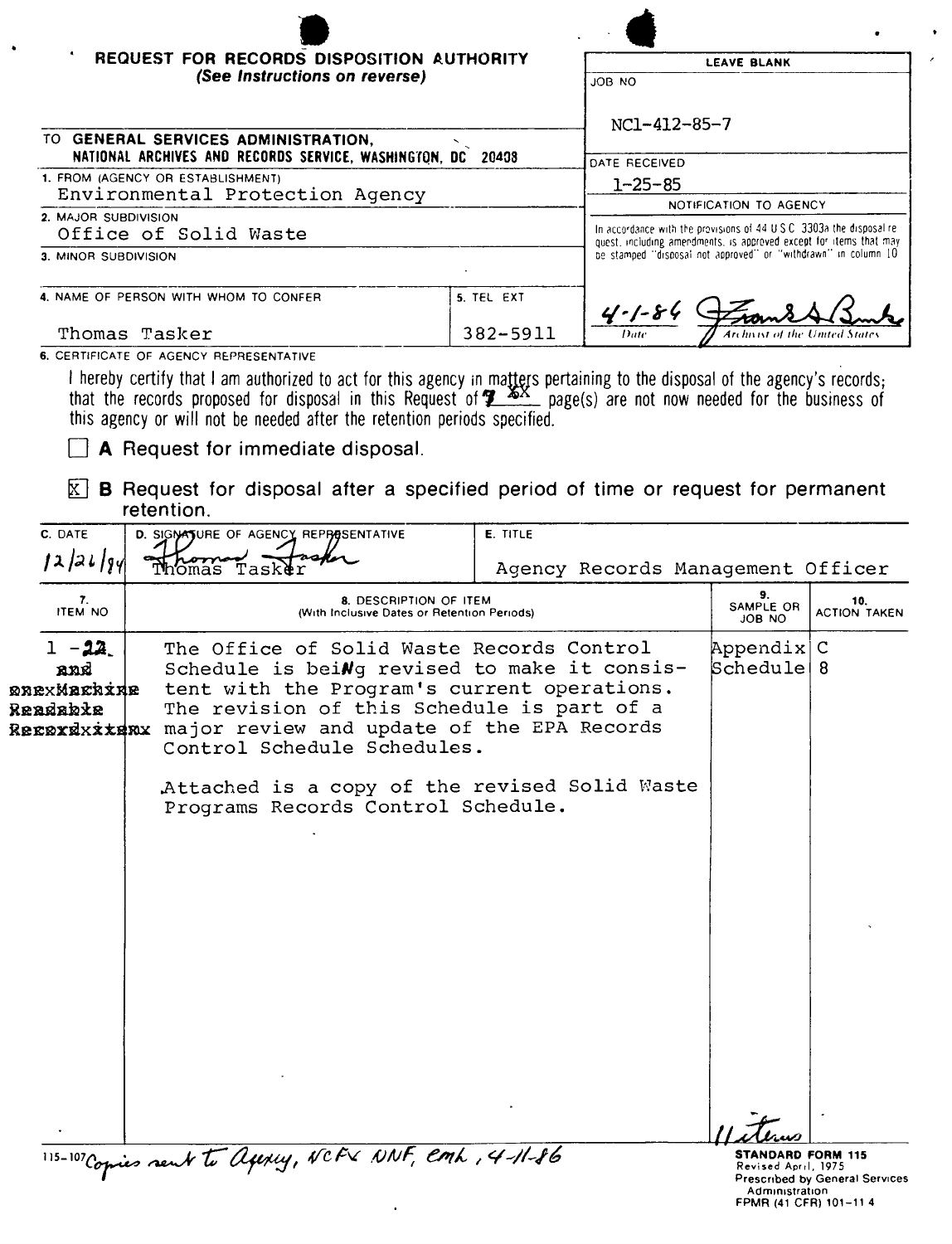| TITLE OF SCHEDULE |                                                                                                                                                                                                                                                                                                                                                                                                                                                                                             | U.S. ENVIRONMENTAL PROTECTION AGENCY-RECORDS CONTROL SCHEDULES                                                                                                                                                                      |  |
|-------------------|---------------------------------------------------------------------------------------------------------------------------------------------------------------------------------------------------------------------------------------------------------------------------------------------------------------------------------------------------------------------------------------------------------------------------------------------------------------------------------------------|-------------------------------------------------------------------------------------------------------------------------------------------------------------------------------------------------------------------------------------|--|
|                   |                                                                                                                                                                                                                                                                                                                                                                                                                                                                                             | COVERAGE OF SCHEDULE                                                                                                                                                                                                                |  |
|                   | SOLID WASTE PROGRAMS RECORDS                                                                                                                                                                                                                                                                                                                                                                                                                                                                | APPLICABLE HEADQUARTERS OFFICE                                                                                                                                                                                                      |  |
| ITEM              | NAME AND DESCRIPTION OF RECORD/FILE                                                                                                                                                                                                                                                                                                                                                                                                                                                         | RETENTION PERIOD AND DISPOSITION                                                                                                                                                                                                    |  |
| 1.                | Controlled and Major Correspondence of the Director, Office<br>of Solid Waste. Includes copies of controlled and major<br>correspondence signed by the Director. The correspondence<br>significantly documents the program activities and was<br>processed under special handling control procedures be-<br>cause of the importance of the letters or time require-<br>ments of replies.                                                                                                    | Retention: Permanent.<br>Disposition: Break file at end of year. keep in<br>office current plus 1 additional year, then trans-<br>ter to the FRC. Keep in FRC for 10 year, then<br>offer to the National Archives in 5 year blocks. |  |
| 2.                | General Correspondence of the Director, Office of Solid<br>Waste. Includes copies of non-controlled (routine)<br>correspondence. Records consist of incoming letters<br>and enclosures.                                                                                                                                                                                                                                                                                                     | Retention: Retain 5 years.<br>Disposition: Break file at end of year. Keep<br>in office I year, then transfer to FRC. Destroy<br>when 5 years old.                                                                                  |  |
| 3.1               | Program Development File. Consists of records related to<br>the development of Solid Waste policies and programs.<br>Records consist of correspondence, issue papers and<br>reports relative to policy, strategy, program control,<br>research priorities, legislative priorities, and other<br>related records.                                                                                                                                                                            | Retention: Permanent.<br>Disposition: Break file at end of 2 years. Keep<br>in office 3 years, then transfer to the FRC. Keep<br>in FRC for 20 years, then offer to the National<br>Archives in 5 year blocks.                      |  |
| 4.                | Program Management File. Consists of records related to<br>the management and administrative support of each unit of<br>the Office of Solid Waste. Records consist of program<br>planning and implementation, personnel needs, work<br>work accomplishments, budgetary materials, and other<br>program management activities.                                                                                                                                                               | Retention: Retain 5 years.<br>Disposition: Break file at end of year. Keep in<br>office I year, then transter to the FRC. Destroy<br>when 5 years old.                                                                              |  |
| 5.                | State and Local Government File. Covers contracts and<br>activities with states, counties, and cities. Records<br>consist of fetters-regarding award or funding of con-<br>tracts or grants, meeting arrangements, copres of pro-<br>posed or existing state laws on solid waste management,<br>list and statting of State agencies responsible for solid<br>waste management activities, State regulations, reports<br>on meetings with State representatives, State action<br>plans, etc. | Retention: Retain 6 years.<br>Disposition: Break file at end of year. Keep<br>in office 6 years, then destroy.                                                                                                                      |  |
| 6.1               | Foreign Government File. Covers contacts and activites<br>WITH TOreign governments. Records consist of cooperative<br>program agreements, meeting arrangements, minutes of<br>meetings, news clippings, technical reports and papers,                                                                                                                                                                                                                                                       | Retention: Retain 6 years.<br>Disposition: Break-file at end of year.<br>in office 6 years, then destroy.                                                                                                                           |  |

 $\ddot{\cdot}$ 

TUIT LA NU 隐湿。  $\label{eq:2} \frac{1}{2} \left( \frac{1}{2} \left( \frac{1}{2} \left( \frac{1}{2} \right) \right) \right) \left( \frac{1}{2} \left( \frac{1}{2} \right) \right)$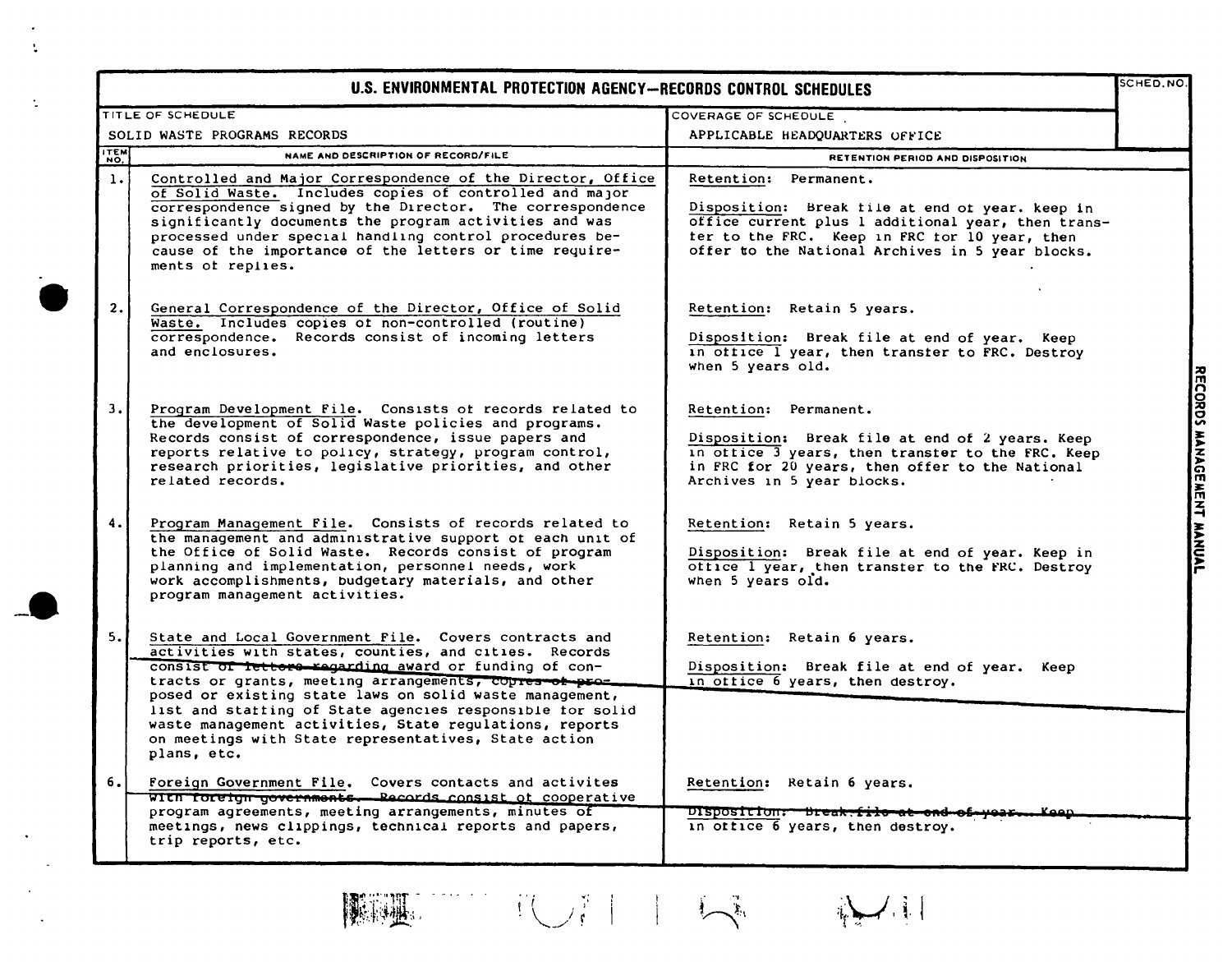| U.S. ENVIRONMENTAL PROTECTION AGENCY-RECORDS CONTROL SCHEDULES |                                                                                                                                                                                                                                                                                                                                                                                                                                                                                                                         |                                                                                                                                                                                                                                                                                                                                                                                     |                        |  |
|----------------------------------------------------------------|-------------------------------------------------------------------------------------------------------------------------------------------------------------------------------------------------------------------------------------------------------------------------------------------------------------------------------------------------------------------------------------------------------------------------------------------------------------------------------------------------------------------------|-------------------------------------------------------------------------------------------------------------------------------------------------------------------------------------------------------------------------------------------------------------------------------------------------------------------------------------------------------------------------------------|------------------------|--|
|                                                                | TITLE OF SCHEDULE                                                                                                                                                                                                                                                                                                                                                                                                                                                                                                       | COVERAGE OF SCHEDULE                                                                                                                                                                                                                                                                                                                                                                |                        |  |
|                                                                | SOLID WASTE PROGRAMS RECORDS                                                                                                                                                                                                                                                                                                                                                                                                                                                                                            | APPLICABLE HEADQUARTERS OFFICE                                                                                                                                                                                                                                                                                                                                                      |                        |  |
| ITEM                                                           | NAME AND DESCRIPTION OF RECORD/FILE                                                                                                                                                                                                                                                                                                                                                                                                                                                                                     | RETENTION PERIOD AND DISPOSITION                                                                                                                                                                                                                                                                                                                                                    |                        |  |
| 7.                                                             | Interagency and Federal Government File. This tile con-<br><b>Soins contacts and activities with Federal agencies, com-</b><br>missions, and other units of the Eederal Government.<br>Records consist of letters and reports relating to<br>Executive Orders, OMB statements and builetins, proposed<br>legislation and programs, cooperative ventures and pro-<br>posals, meetings and conterences, etc.                                                                                                              | Retention: Retain 6 years.<br>Disposition: Break file at end of year. Keep<br>in office 6 years, then destroy.                                                                                                                                                                                                                                                                      |                        |  |
| 8.                                                             | Contracts and Grant-Program Group File. Documentation<br>relating to the formulation, award, and changes in<br>contracts and grants for studies, demonstrations, and<br>services. Records consist of orders for supplies or<br>services (SF-147), procurement requests, justification<br>statements, task orders, contractor or grantee proposals,<br>bid evaluations, award notices, contractor staff resumes,<br>contract or agreement, report of payments to contractors,<br>progress reports, changes notices, etc. | Retention: Retain 6 years after completion.<br>Disposition: Break file upon the completion<br>of project. Keep in office I year, then<br>transfer to the FRC. Destroy when 6 years old.                                                                                                                                                                                             | <b>ECORDS MANAGEME</b> |  |
| 9.                                                             | Final Reports and Evaluations Resulting from Contractor<br>and Grantee Studies and Services. Final reports submitted<br>by contractors and grantees. Also, includes evaluations<br>and comments by staff members and others.                                                                                                                                                                                                                                                                                            | <b>Retention:</b><br>a. Record or Master Copy. Permanent.<br>b. Information Copies. As determined by user's<br>reterence needs.                                                                                                                                                                                                                                                     | $\ddot{=}$             |  |
| 10 J                                                           | Professional and Civil Associations and Institutions.<br>Covers contacts and activities with professional<br>associations (engineers, chemists, etc.), civic associ-<br>ations (environmentatists. Boy Scouts, JC's. etc.), and<br>institutions (colleges, foundations, etc.) Records con-<br>sist of meetings and conterence arrangements, lists of-<br>organization officers, organization brochures, special<br>studies and reports, requests for information and<br>assistance, speeches, etc.                      | Disposition:<br>a. Record or Master Copy. Break file upon<br>completion of project. Keep in office l year,<br>then transfer to the FRC. Keep in FRC 20<br>years, then offer to the National Archives.<br>b. Information Copies. Destroy when no longer<br>needed.<br>Retention: Retain 6 years.<br>Disposition: Break file at end of year. Keep<br>in office 6 years, then destroy. | <b>WANAAR</b>          |  |

 $\sim$ 

 $\frac{1}{2}$ 

 $\frac{1}{2}$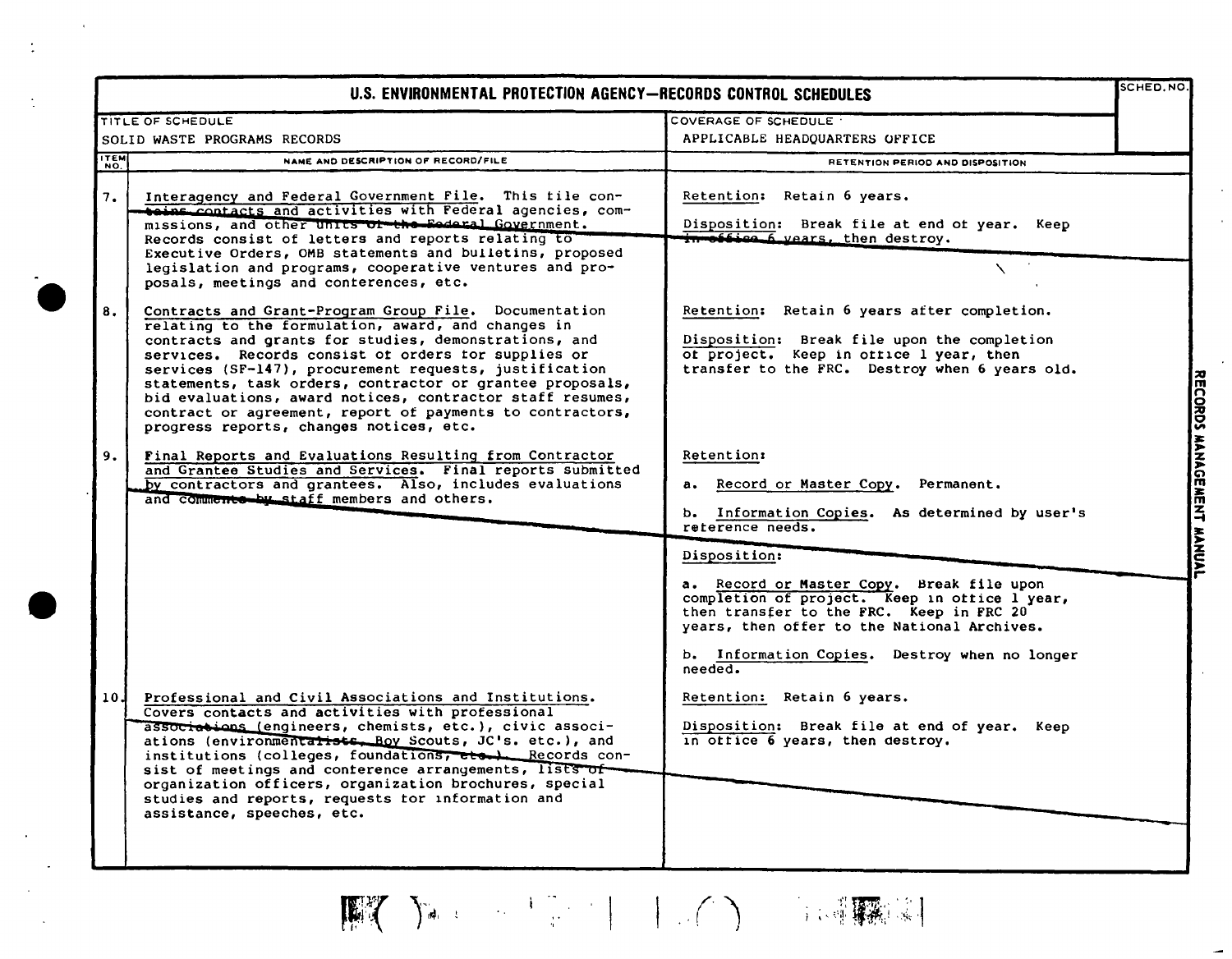|                              | U.S. ENVIRONMENTAL PROTECTION AGENCY-RECORDS CONTROL SCHEDULES                                                                                                                                                                                                                                                                                                                                         |                                                                                                                                                                                                                                                                                                                                                                                                                                                              | SCHED.NO.                 |
|------------------------------|--------------------------------------------------------------------------------------------------------------------------------------------------------------------------------------------------------------------------------------------------------------------------------------------------------------------------------------------------------------------------------------------------------|--------------------------------------------------------------------------------------------------------------------------------------------------------------------------------------------------------------------------------------------------------------------------------------------------------------------------------------------------------------------------------------------------------------------------------------------------------------|---------------------------|
|                              | <b>TITLE OF SCHEDULE</b>                                                                                                                                                                                                                                                                                                                                                                               | <b>COVERAGE OF SCHEDULE</b>                                                                                                                                                                                                                                                                                                                                                                                                                                  |                           |
| SOLID WASTE PROGRAMS RECORDS |                                                                                                                                                                                                                                                                                                                                                                                                        | APPLICABLE HEADQUARTERS OFFICE                                                                                                                                                                                                                                                                                                                                                                                                                               |                           |
| <b>ITEM</b><br>NO.           | NAME AND DESCRIPTION OF RECORD/FILE                                                                                                                                                                                                                                                                                                                                                                    | RETENTION PERIOD AND DISPOSITION                                                                                                                                                                                                                                                                                                                                                                                                                             |                           |
| 11.                          | Publications, Promotional Items and Supporting Artwork.<br>General and technical literature and promotional items.<br>Literature and promotional items take the form of hand-<br>books, brochures, pamphlets, comic books, buttons, and<br>bumper stickers. Artwork consist of original drawings<br>and photographs.                                                                                   | Retention:<br>a. Distribution Supply Copies. Retain 3 years,<br>after last print date.<br>b. Information Copies. As determined by user's<br>reterence needs.<br>Disposition:                                                                                                                                                                                                                                                                                 |                           |
| 12.                          | Speeches by Office Director or Staff. Speeches prepared<br>for delivery at civic functions and professional<br>conferences and meetings.                                                                                                                                                                                                                                                               | a. Distribution Supply Copies. Break file when<br>document becomes obsolete. Retain one copy<br>from last print date and destroy unused copies.<br>b. Information Copies. Destroy when no longer<br>used.<br>Retention:<br>Record Copy.<br>Permanent.<br>a. <b>.</b><br>b. Information Copies. Retain 1 year.<br>Disposition:<br>a. Record Copy. Break file after presentation.                                                                              | RECORDS MANAGEMENT MANUAL |
| 13.                          | Regulations, Standards, and Guidelines. Contains in-<br>formation relating to the development of rules and regu-<br>lations effecting the environmental legislation passed<br>by Congress. Records consist of drafts of proposed<br>regulations and guidelines, public and internal comments,<br>hearing transcripts, background documents, journal<br>articles, and other technical support material. | Keep in office 5 year, then transfer to the<br>FRC. Keep in FRC 5 years, then transfer to<br>the National Archives in 5 year blocks.<br>b. Information Copies: Destroy when I year old<br>or sooner if no longer needed.<br>Retention: Permanent.<br>Disposition: Break file after publication. Keep<br>in office for 5 years, then transfer to the FRC.<br>Keep in FRC 10 years, then offer to the National<br>Archives when 15 years old in 5 year blocks. |                           |

**TELESCOPE** 

Ť.

 $\frac{1}{\sqrt{2}}$ ,  $\frac{1}{\sqrt{2}}$ ,  $\frac{1}{\sqrt{2}}$ ,  $\frac{1}{\sqrt{2}}$ ,  $\frac{1}{\sqrt{2}}$ 

 $\mathbb{R}$ 

 $\overline{1}$ 

÷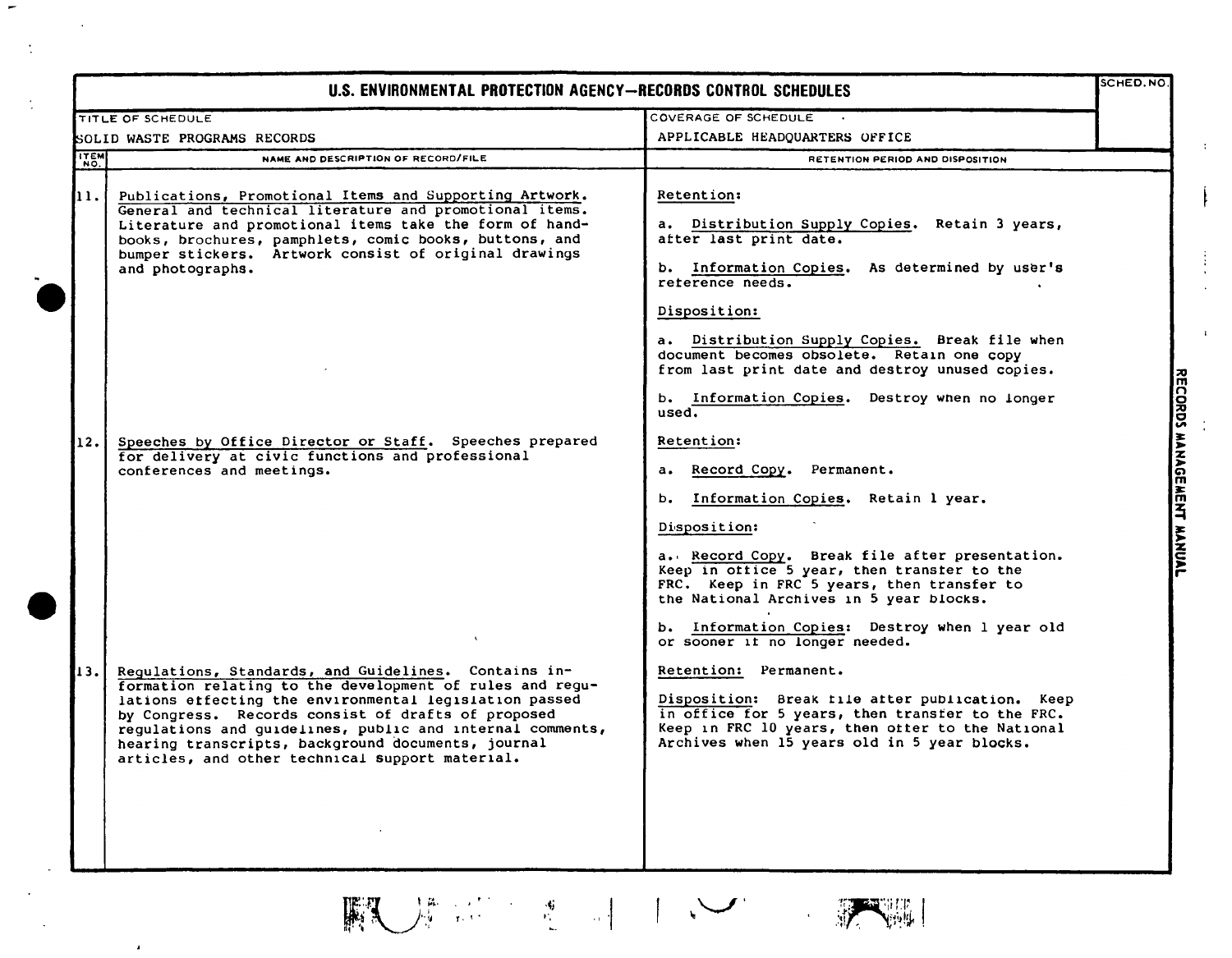|                              | U.S. ENVIRONMENTAL PROTECTION AGENCY-RECORDS CONTROL SCHEDULES                                                                                                                                                                                                                                                                                                                                                                                                                                                                                                                       |                                                                                                                                                                                                   | SCHED. NO. |
|------------------------------|--------------------------------------------------------------------------------------------------------------------------------------------------------------------------------------------------------------------------------------------------------------------------------------------------------------------------------------------------------------------------------------------------------------------------------------------------------------------------------------------------------------------------------------------------------------------------------------|---------------------------------------------------------------------------------------------------------------------------------------------------------------------------------------------------|------------|
|                              | TITLE OF SCHEDULE                                                                                                                                                                                                                                                                                                                                                                                                                                                                                                                                                                    | COVERAGE OF SCHEDULE.                                                                                                                                                                             |            |
| SOLID WASTE PROGRAMS RECORDS |                                                                                                                                                                                                                                                                                                                                                                                                                                                                                                                                                                                      | APPLICABLE HEADQUARTERS OFFICE                                                                                                                                                                    |            |
| <b>ITEM</b>                  | NAME AND DESCRIPTION OF RECORD/FILE                                                                                                                                                                                                                                                                                                                                                                                                                                                                                                                                                  | RETENTION PERIOD AND DISPOSITION                                                                                                                                                                  |            |
| 14. l                        | Legislation. Contains records pertaining to proposed and<br><b>Anisting Federal legislation.</b> Records consist of proposed<br>bills, acts, amendments, news crips, brioting papers.<br>hearing transcripts and reports, correspondence, etc.                                                                                                                                                                                                                                                                                                                                       | Retention: Retain 10 years.<br>Disposition: Break tile at end of year. Keep<br>in office 2 years, then transfer to the ERC<br>Keep in the FRC tor 8 years, then destroy.                          |            |
| 115.                         | RCRA Facilities. Contains documentation of decisions made<br>by Headquarters and regional personnel regarding the<br>issuance or denial of a permit to a hazardous waste<br>facility. Records include correspondence between the<br>region and Headquarters, copy of application, summary<br>of background and supporting documentation, and other<br>appropriate records.                                                                                                                                                                                                           | Retention: Retain 5 years.<br>Disposition: Break file when permit has expired<br>or terminated. Keep in office for 1 year, then<br>transfer to the FRC. Keep in FRC for 4 years,<br>then destroy. |            |
| 16.                          | Authorization to State. Contains documentation of decisions<br>and agreements made with a State tor the State to manage and<br>operate a state Hassrdong Waste Program in lieu of the<br>Federal program. Includes records of correspondence between<br>the State and EPA, the region and Headquarters, copy of<br>application, proposed recommendation from reqion, Head-<br>quarters decision, copy of State Solid Waste Management<br>Plans, and other appropriate records.                                                                                                       | Retention: Retain 5 years.<br>Disposition: Break file when State Program is<br>discontinued. Keep in office for 1 year, then<br>transfer to the PRG. Keep in FRC for 4 years,<br>then destroy.    |            |
| 17.                          | Cooperative Arrangement $-$ EPA/State. Includes records that<br>document a formal arrangement between the State and EPA for<br>the State to perform certain activities under RCRA to im-<br>prement the Eederal program. This arrangement is entered<br>into when a State has been given authorization to operate<br>a State Hazardous Waste Program in lieu of the Pederal<br>program. Records consist of correspondence between the<br>State and EPA, copy ot arrangement, correspondence between<br>the region and Headquarters, reports, and other appropriate<br>documentation. | Retention: Retain 3 years.<br>Disposition: Break file when arrangement<br>terminates. Keep in office for 3 years, then<br>destroy.                                                                |            |
| 18.                          | Hazardous Waste Data Management System. Printouts of<br>hazardous waste management data. Printouts provide an<br>inventory of generators, transportors, or receivers of<br>hazardous waste and information on the status of permit<br>issuance and enforcement activities under Subtitle C of<br>RCRA. Types of information contained in the printout<br>consist of the name of the installation, installation's                                                                                                                                                                     | Retention: Retain 1 year.<br>Disposition: Break file when superseded. Keep<br>In office tor L wear, then destroy.                                                                                 |            |

 $\blacktriangleright$ 

 $\ddot{\cdot}$ 

 $\ddot{\cdot}$ 

NEW YORK THE REAL PROPERTY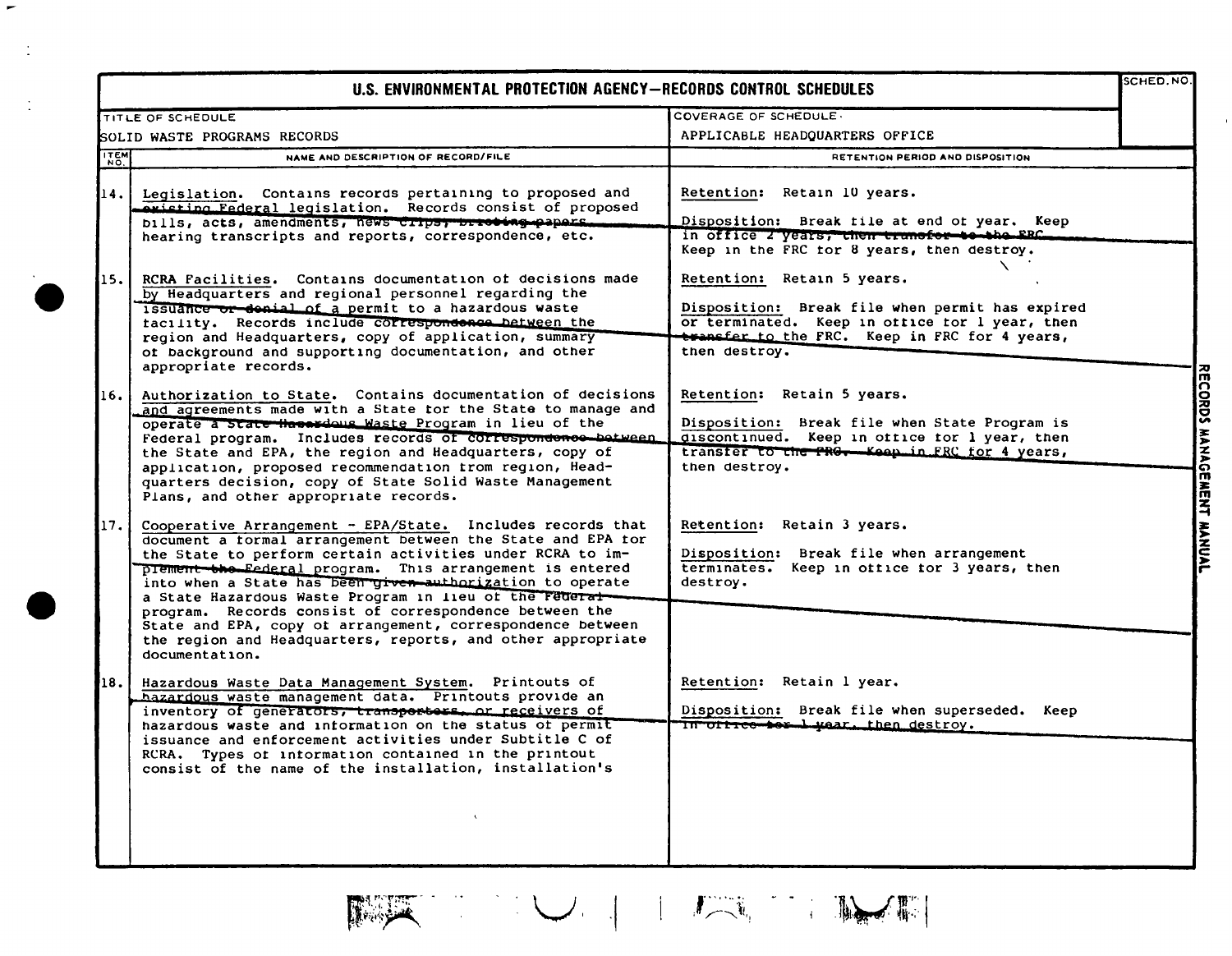| U.S. ENVIRONMENTAL PROTECTION AGENCY-RECORDS CONTROL SCHEDULES |                                                                                                                                                                                                                                                                                                                                                                                                                                                                                                                                                                                                                                                                                                                                                                                                                                                                                                                                                                                                                                                                                                                                                                                                                                                                                                                                      |                                                                                                                                                                                                                                                                                                                                                                                                                             | <b>SCHED.NO</b>           |
|----------------------------------------------------------------|--------------------------------------------------------------------------------------------------------------------------------------------------------------------------------------------------------------------------------------------------------------------------------------------------------------------------------------------------------------------------------------------------------------------------------------------------------------------------------------------------------------------------------------------------------------------------------------------------------------------------------------------------------------------------------------------------------------------------------------------------------------------------------------------------------------------------------------------------------------------------------------------------------------------------------------------------------------------------------------------------------------------------------------------------------------------------------------------------------------------------------------------------------------------------------------------------------------------------------------------------------------------------------------------------------------------------------------|-----------------------------------------------------------------------------------------------------------------------------------------------------------------------------------------------------------------------------------------------------------------------------------------------------------------------------------------------------------------------------------------------------------------------------|---------------------------|
|                                                                | <b>TITLE OF SCHEDULE</b>                                                                                                                                                                                                                                                                                                                                                                                                                                                                                                                                                                                                                                                                                                                                                                                                                                                                                                                                                                                                                                                                                                                                                                                                                                                                                                             | COVERAGE OF SCHEDULE                                                                                                                                                                                                                                                                                                                                                                                                        |                           |
| SOLID WASTE PROGRAMS RECORDS                                   |                                                                                                                                                                                                                                                                                                                                                                                                                                                                                                                                                                                                                                                                                                                                                                                                                                                                                                                                                                                                                                                                                                                                                                                                                                                                                                                                      | APPLICABLE HEADQUARTERS OFFICE                                                                                                                                                                                                                                                                                                                                                                                              |                           |
| <b>ITEM</b>                                                    | NAME AND DESCRIPTION OF RECORD/FILE                                                                                                                                                                                                                                                                                                                                                                                                                                                                                                                                                                                                                                                                                                                                                                                                                                                                                                                                                                                                                                                                                                                                                                                                                                                                                                  | RETENTION PERIOD AND DISPOSITION                                                                                                                                                                                                                                                                                                                                                                                            |                           |
| 19. l<br>20.                                                   | EPA identification number, Federally owned installation,<br>date of notification to EPA, type of hazardous waste<br>activity; it a transporter, the mode of transportation,<br>location of installation, Installation mailing address,<br>installation contact's phone number, installation contact<br>name, installation owner's name, processes for managing<br>hazardous waste, and hazardous waste codes, etc.<br>RCRA Reports. Contains reports relating to the various<br>phases of the permitting process. Includes copy of<br>report(s), correspondence relating to the report(s), and<br>other appropriate documentation. The following reports.<br>are related to or required by the permitting process.<br>Contingency plan, training plan, security plan, waste<br>analysis plan, inspection schedule, closure plan, post-<br>closure plan, groundwater monitoring plan, tinal plans<br>and specifications.<br>Permit Assistance Team. Contains records generated or<br>received by the Permit Assistance Team who assist regional<br>personnel in evaluating requests for permits from land<br>disposal, incinerators, and other hapardous waste<br>facilities. Records include correspondence between the<br>region and Headquarters for assistance from Permit<br>Assistance Team, review and evaluations of facility | Retention: Retain 5 years.<br>Disposition: Break file when reports are super-<br>seded or canceled. Keep in office for 2 years,<br>then transfer to the FRC Keep in FRC for 3<br>years, then destroy.<br>Retention: Retain 5 years.<br>Disposition: Break file when team is disbanded.<br>Keep in office for 1 year, then transfer to the<br>FRC. Keep in FRC for 4 years, then destroy.                                    | RECORDS MANAGEMENT MANUAL |
| 21.                                                            | request (application), findings, and other appropriate<br>records.<br>Annual Report. Annual report prepared by the Administrator<br>for the Solide Waste Program which is submitted to the<br>President and Congress. Report presents the objectives<br>and accomplishments of the Program, a summary of outstanding<br>solid waste problems in order of priority, recommendations<br>for proposed legislation which is necessary in solving<br>these problems, and plans for solid waste program activities.<br>during the next final year.                                                                                                                                                                                                                                                                                                                                                                                                                                                                                                                                                                                                                                                                                                                                                                                         | Retention:<br>a. Record Copy. Permanent.<br>Information Copies. Retain 3 years.<br>ь.<br>Disposition:<br>a. Record Copy. Break file upon treasmission<br>to Congress. Keep in office for 3 years, then<br>transfer to the FRC. Keep in FRC for 15 years,<br>then offer to the National Archives in 5 year<br>blocks when 20 years old.<br>b. Information Copies. Destroy when 3 years<br>old or sooner if no longer needed. |                           |

THE DESIGNATION OF THE RESERVE

 $\begin{array}{c} 1 \\ 1 \\ 1 \\ 1 \end{array}$ 

 $\bar{Y}$ 

 $\sim$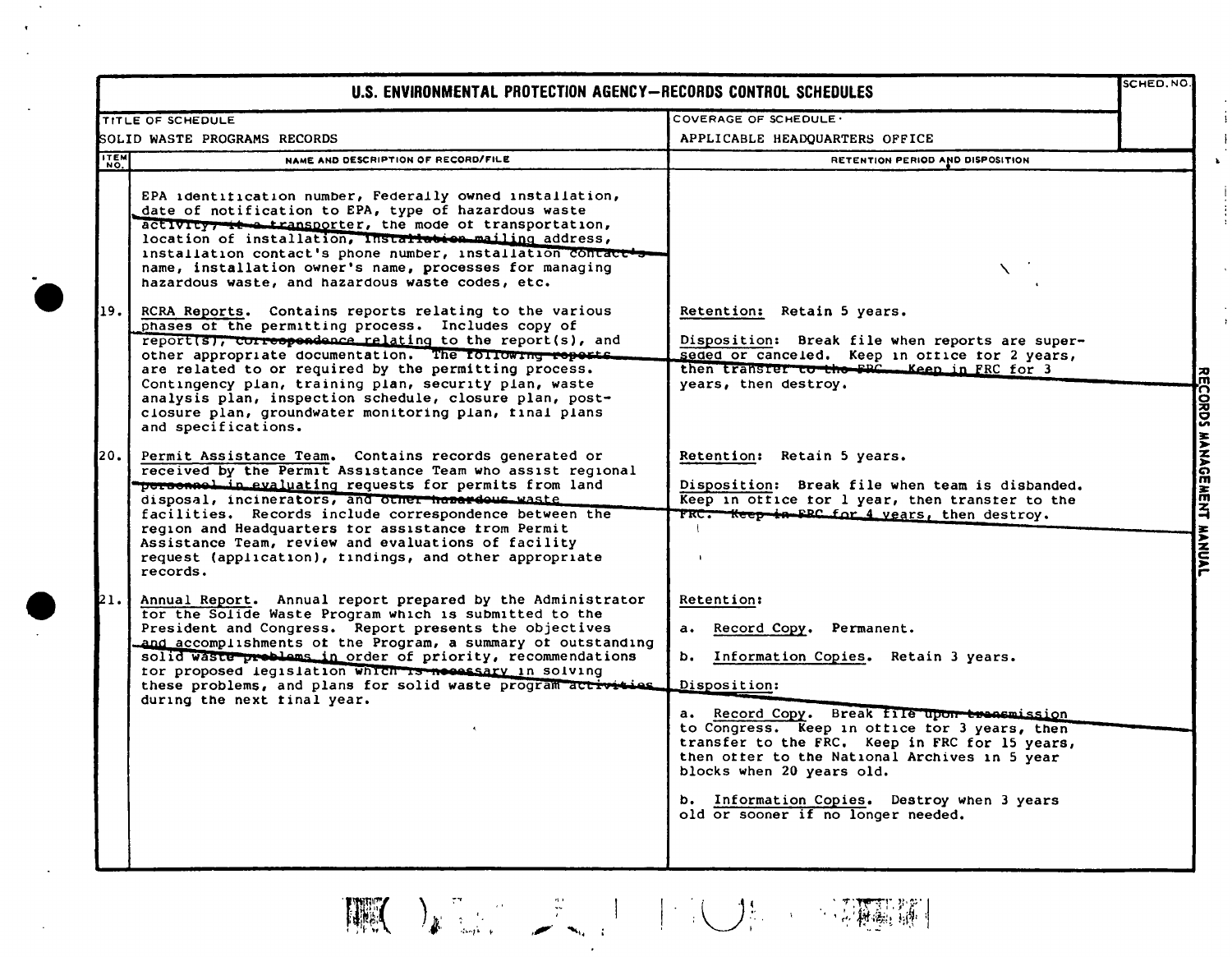| <b>TITLE OF SCHEDULE</b> |                                                                                                                                                                                       | COVERAGE OF SCHEDULE -                                                                                                            |  |
|--------------------------|---------------------------------------------------------------------------------------------------------------------------------------------------------------------------------------|-----------------------------------------------------------------------------------------------------------------------------------|--|
|                          | SOLID WASTE PROGRAMS RECORDS                                                                                                                                                          | APPLICABLE HEADQUARTERS OFFICE                                                                                                    |  |
| ITEM                     | NAME AND DESCRIPTION OF RECORD/FILE                                                                                                                                                   | RETENTION PERIOD AND DISPOSITION                                                                                                  |  |
| 22.                      | Policy Guidance Documents. Records consist of official<br>policy decisions, operating guidance, delegaion of authority<br>which document the major policies and operation of the RCRA | Retention: Permanent.<br>Disposition: Break tile when superseded or                                                               |  |
| Program.                 | V.                                                                                                                                                                                    | canceled. Neep in ngency for dryease, the americans<br>then offer to the National Archives when 23<br>years old in 5 year blocks. |  |

 $\sqrt{2}$  ,  $\sqrt{2}$  ,  $\sqrt{2}$ 

 $\mathbb{R}$ 

 $\frac{1}{\sqrt{2}}$  $\frac{1}{2}$ 

 $\frac{1}{3}$